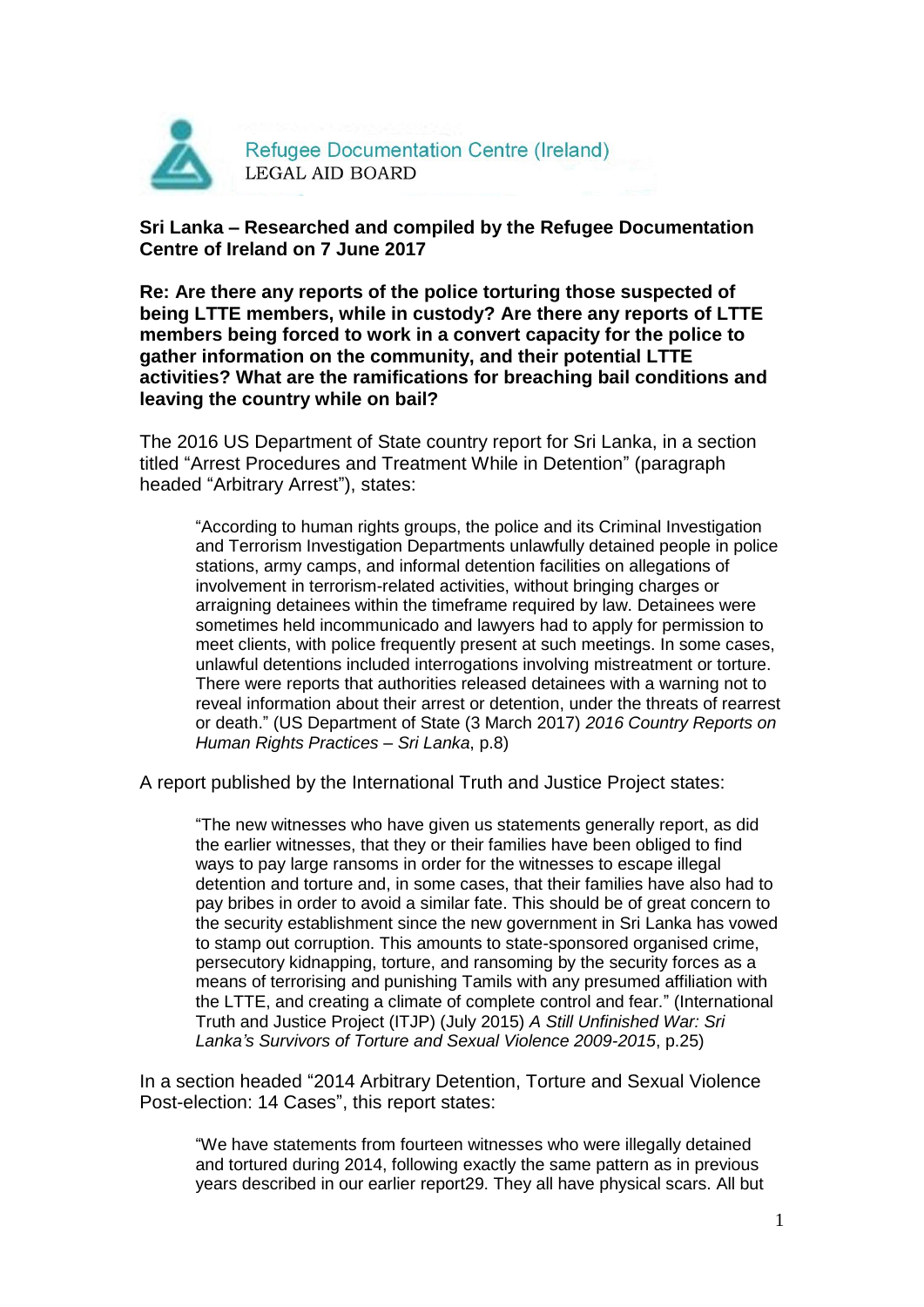one of these witnesses has an expert medical legal report and/or psychiatric report to confirm they were tortured. In all but two cases, the witness reported that their torture involved sexual abuse.

Three of the witnesses had been detained and tortured on prior occasions. For one this was the third exposure to a period of torture; for two others this was the second exposure to a period of torture. Six of the 2014 cases involved former forced recruits to the LTTE – in two cases children." (ibid, p.29)

A report from Human Rights Watch, in a section headed "History of Impunity", states:

"Police use of torture against criminal suspects cannot be dismissed as a wartime phenomenon. Human Rights Watch found that even after the decisive defeat of the LTTE, certain branches of the police continued to routinely engage in torture, including sexual abuse, to extract confessions or information from suspected LTTE members or supporters. In addition, police have been implicated in enforced disappearances, extrajudicial executions, and abductions of those suspected, however loosely, of ties to the LTTE." (Human Rights Watch (23 October 2015) *"We Live in Constant Fear": Lack of Accountability for Police Abuse in Sri Lanka*, p.17)

A UK Home Office fact-finding mission report, in response to the question "Are people still arrested and detained because they are perceived to have a connection with the former LTTE?" (paragraph 1.3.1), quotes an official from Rights Now, a non-governmental organisation, as saying:

"Yes. Rights Now is aware of two former cadres being arrested and detained in the North. It is not aware of any such occurrences in Colombo. Such individuals are treated worse than "normal" criminals." (UK Home Office (23 July 2016) Sri Lanka: treatment of Tamils and people who have a real or perceived association with the former Liberation Tigers of Tamil Eelam (LTTE), p.11)

See also section of this report headed "Torture methods" (paragraph 1.4.1) which states:

"Verbal abuse (shouting); beating with fists; kicking. Sometimes clubs and canes are used; sometimes sexual abuse for suspected terrorists. The ill treatment is not as intense as during the conflict but still occurs. People don't think of it as wrong – officials think it is ok. Extra-judicial killings have stopped." (ibid, p.11)

The 2017 Human Rights Watch report for Sri Lanka, in a section headed "Police Torture and Ill-Treatment", states:

"Sri Lankan police are not held accountable for routine torture and illtreatment of individuals taken into custody. Sometimes torture is carried out to extract 'confessions,' but it is also used for personal vendettas or to extort funds. Police often used methods designed to leave no visible marks, suggesting a level of institutionalization. The National Human Rights Commission, though limited in resources, visited and actively monitored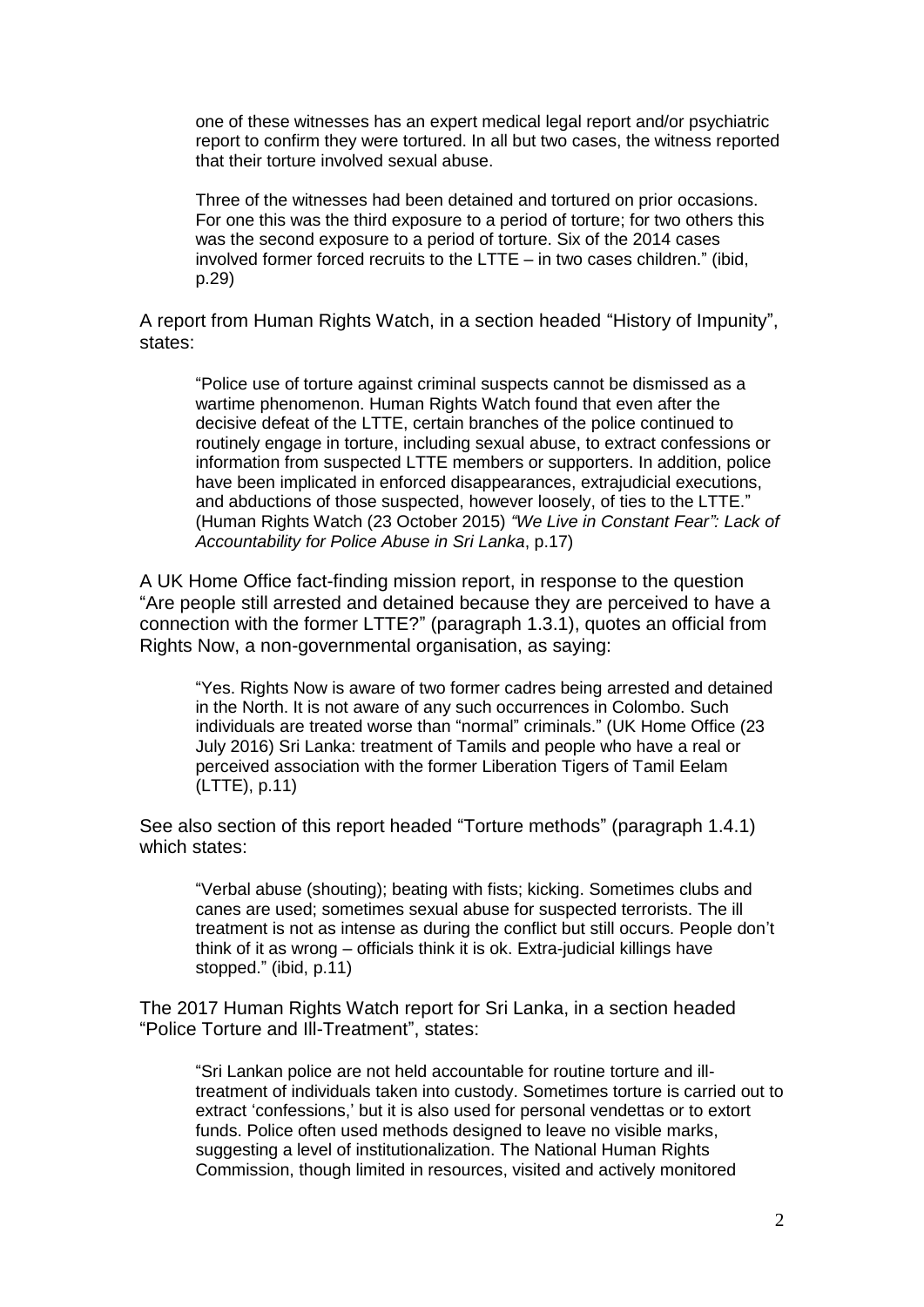prisons and detention centers in 2016, and issued directives on procedures to be followed following arrest.

In April and May 2016, the UN special rapporteur on torture, Juan Mendis, visited Sri Lanka and reported that torture by the police Criminal Investigation Department was common. The rapporteur also found an increase in torture in cases of real or perceived threats to national interests by the Terrorism Investigation Division. He reported a near total impunity in both old and new torture cases." (Human Rights Watch (12 January 2017) *World Report 2017 – Sri Lanka*)

In a section headed "Prevention of Terrorism Act and Politically Motivated Torture" this report states:

"The government attempted a redraft of the Prevention of Terrorism Act but was forced to withdraw it when it failed to meet international standards. A second draft forwarded in October did not ease concerns about ensuring rights of detainees and protecting against custodial torture. The special rapporteur on torture expressed particular concern about detainees held under the PTA and called for its unequivocal repeal.

The PTA allows for arrests for unspecified 'unlawful activities' without warrant and permits detention for up to 18 months without the suspect appearing before a court. It has facilitated thousands of abuses over the years, including torture, enforced disappearances, and extrajudicial executions." (ibid)

A 2012 article from UK newspaper The Guardian refers to the treatment of a failed Tamil asylum seeker from Sri Lanka as follows:

"In what he described as a 'torture hall' on the fourth floor of the criminal investigation department building in Colombo, Hari, who had already served time for being an intelligence agent for the Tamil Tigers (LTTE), was accused of campaigning and raising funds for the organisation while in the UK and also of undermining diplomatic relations by complaining to the UK government of the abuses he had previously suffered. Brought from his cell, he said the hall was "designed" for torture. On the walls were sticks and poles, tables and chairs adapted for beatings and whippings. The floor was splattered and stained with blood. When he denied the accusations, Hari was beaten, whipped with electric cables, suffocated with a plastic bag containing petrol, hung by his ankles by nylon rope and 'again burned with cigarettes'." (The Guardian (5 June 2012) *Tamil deportee blames Britain for repeat of Sri Lanka torture ordeal*)

This article quotes the asylum seeker as saying:

"Due to the unbearable pain, I finally admitted all the allegations and I was made to sign a document and was asked to work for them as an informer." (ibid)

Information on the ramifications for breaching bail conditions for persons who have left the country was not found among sources available to the Research, Learning and Development Unit. An article from the Sri Lankan newspaper the Daily News states: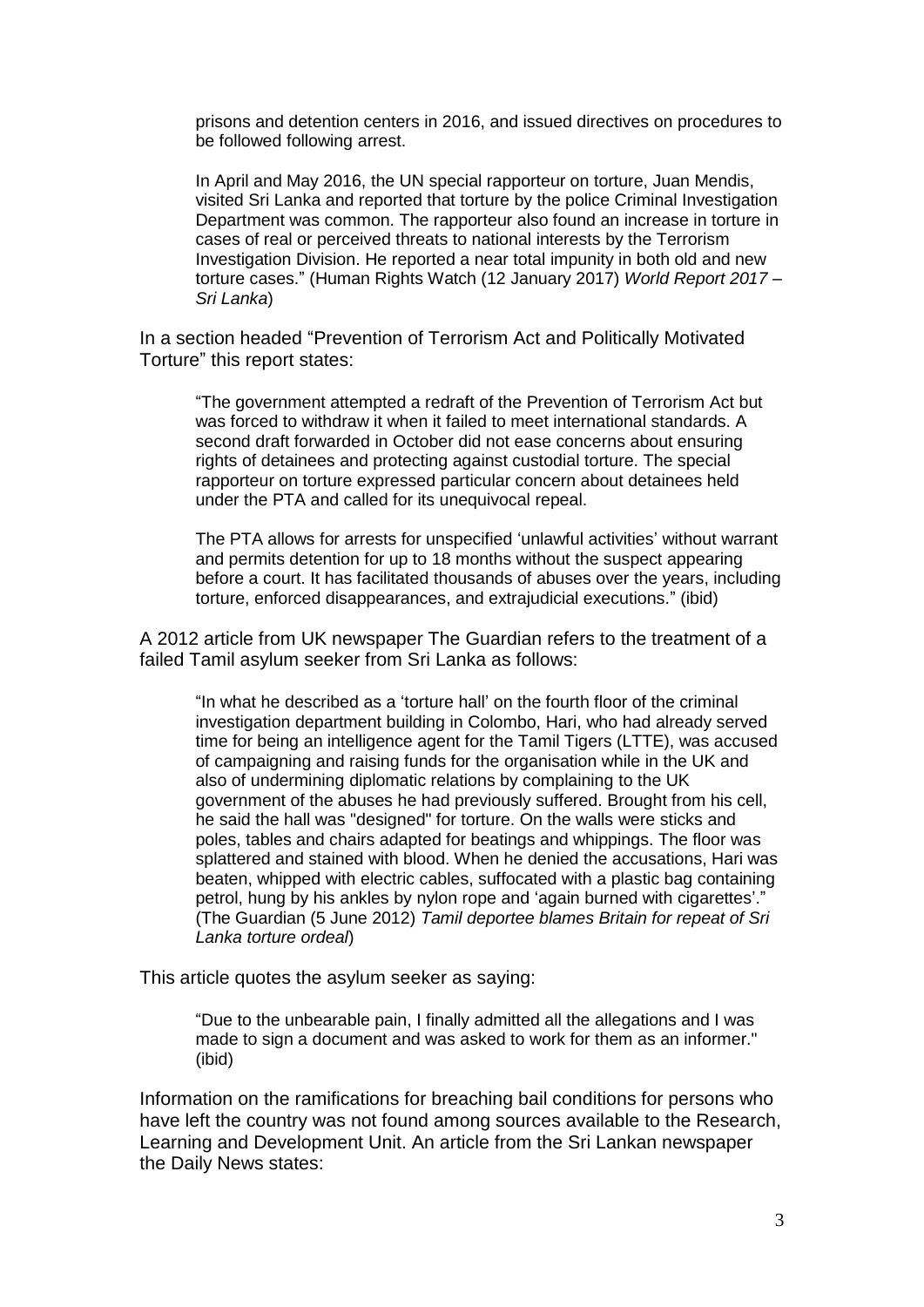"Tiran Alles, Saliya Wickramasuriya and Dr. Jayantha Dias Samarasinghe were ordered released on a cash bail of Rs. 500,000 and four sureties of Rs. 2.5 million each. The High Court Judge strongly warned the three to adhere to their bail conditions and refrain from interfering with witnesses. The Court also barred the accused from leaving the country and further asked them to report to the Special Investigations Unit (SIU) on the last Sunday of each month. The High Court Judge further observed that bail would be canceled and the accused would be re-remanded until the conclusion of the trial, if they were found breaching bail conditions at anytime." (Daily News (10 November 2016) *Tiran Alles, two others granted bail*)

This response was prepared after researching publicly accessible information currently available to the Research and Information Unit within time constraints. This response is not and does not purport to be conclusive as to the merit of any particular claim to refugee status or asylum. Please read in full all documents referred to.

## **References:**

Daily News (10 November 2016) *Tiran Alles, two others granted bail* <https://www.dailynews.lk/2016/11/10/law-order/98764?page=675> (Accessed 7 June 2017)

The Guardian (5 June 2012) *Tamil deportee blames Britain for repeat of Sri Lanka torture ordeal* [https://www.theguardian.com/uk/2012/jun/05/tamil-deportee-blames-britain](https://www.theguardian.com/uk/2012/jun/05/tamil-deportee-blames-britain-torture)[torture](https://www.theguardian.com/uk/2012/jun/05/tamil-deportee-blames-britain-torture) (Accessed 7 June 2017)

Human Rights Watch (12 January 2017) *World Report 2017 – Sri Lanka* <https://www.hrw.org/world-report/2017/country-chapters/sri-lanka> (Accessed 7 June 2017)

Human Rights Watch (23 October 2015) *"We Live in Constant Fear": Lack of Accountability for Police Abuse in Sri Lanka* [https://www.hrw.org/sites/default/files/report\\_pdf/srilanka1015\\_4up\\_0.pdf](https://www.hrw.org/sites/default/files/report_pdf/srilanka1015_4up_0.pdf) (Accessed 7 June 2017)

International Truth and Justice Project (ITJP) (July 2015) *A Still Unfinished War: Sri Lanka's Survivors of Torture and Sexual Violence 2009-2015* [http://www.itjpsl.com/assets/stoptorture\\_report\\_v4\\_online.pdf](http://www.itjpsl.com/assets/stoptorture_report_v4_online.pdf) (Accessed 7 June 2017)

UK Home Office (23 July 2016) *Sri Lanka: treatment of Tamils and people who have a real or perceived association with the former Liberation Tigers of Tamil Eelam (LTTE)*

[https://www.gov.uk/government/uploads/system/uploads/attachment\\_data/file/](https://www.gov.uk/government/uploads/system/uploads/attachment_data/file/605479/Sri_Lanka_FFM_Report__11-23_July_2016_.pdf) [605479/Sri\\_Lanka\\_FFM\\_Report\\_\\_11-23\\_July\\_2016\\_.pdf](https://www.gov.uk/government/uploads/system/uploads/attachment_data/file/605479/Sri_Lanka_FFM_Report__11-23_July_2016_.pdf) (Accessed 7 June 2017)